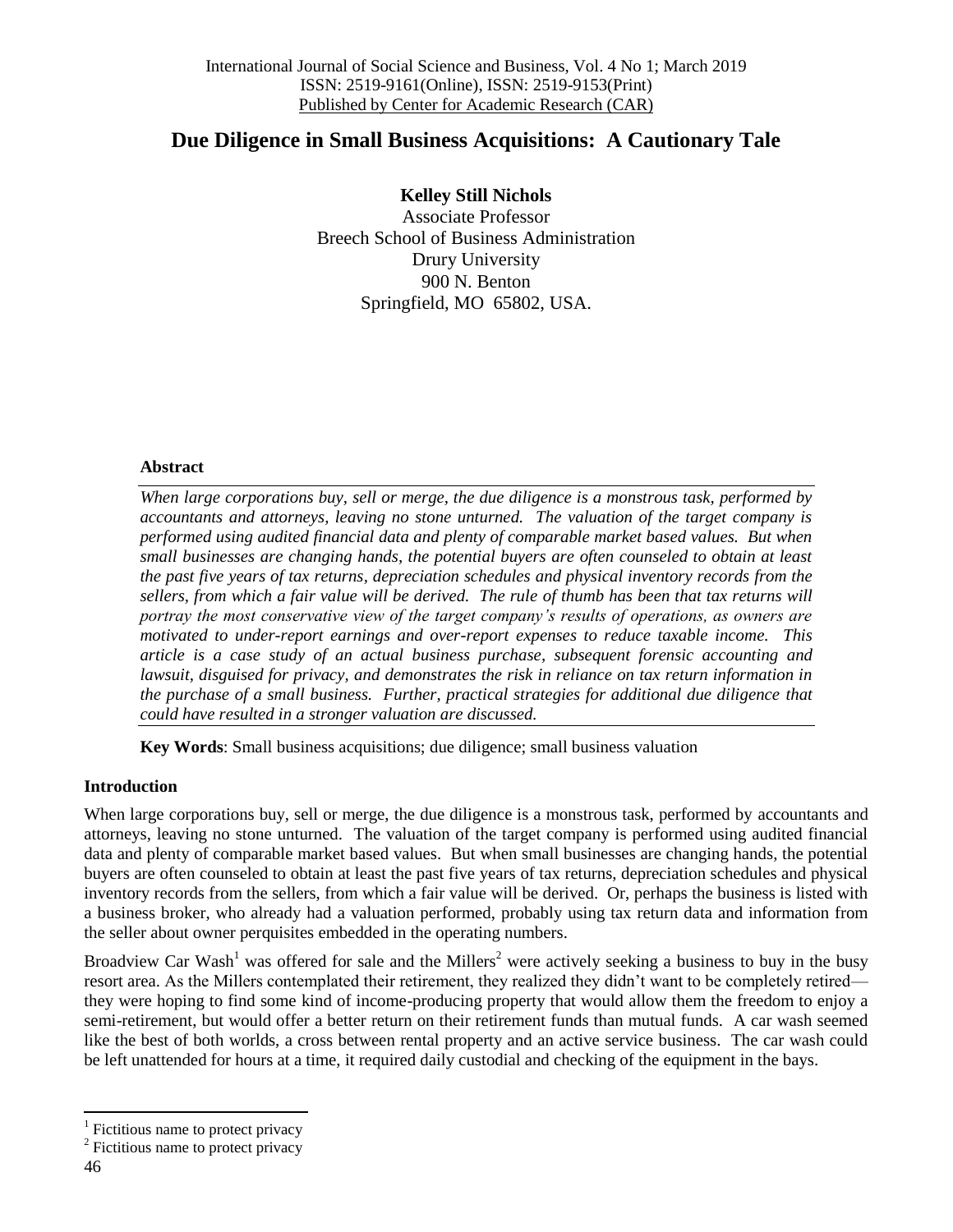Currency and coins needed to be removed and deposited, detergent and other solutions needed to be refilled in the bays, drives and bays needed to be hosed down—things that could easily be done by the owners, or they could occasionally be delegated to some hired help when the owners needed a longer break from the business.

#### **1 The Millers' approach to buying the business**

The Millers contacted the real estate agent representing the property to start the process of exploring the car wash as a viable option. The Broadview Car Wash was priced at \$375,000, which included the land, building, paving and all equipment. The owners provided them with a cost summary of when they built the car wash and its actual cost was near the asking price. The Millers asked a local bank and the real estate agent for a recommendation for an appraiser.

#### **1.1 The appraiser's approach to the car wash valuation**

The appraisers asked the Millers to obtain tax returns and any financial statements available for the previous years of operation of the car wash, which were years 2009 through 2011. The previous owners had the car wash set up as an LLC (Limited liability Company) and reported the operations to the IRS via a Schedule C on their personal tax return. The appraisers also asked for the depreciation schedules. The Millers made the requests to the previous owners, who happily complied with their request, although they did not have financial statements to support their tax returns.

The appraisers used the Schedule C from Form 1040 of the Federal tax return for years 2010 and 2011, the most recent two years the car wash had operated. The appraisers were state certified real estate appraisers and they used a three pronged approach to the appraisal, which is typical in business and commercial real estate valuations. One approach was based on comparable sales, one was market based multiples of actual revenue and the final approach was capitalization of cash flows.

In their *comparable sales approach*, the appraisers looked at multiple other car wash sales and calculated the *price per bay* and applied an average of these sales prices, expressed as a price per bay, to the number of bays in Broadview. They attempted to find similar car washes based on volume given the revenue data provided by the owners. Using the comparable sales price per bay approach, the appraisers arrived at a value of \$322,000 for the Broadview Car Wash.

In their second approach, the appraisers used a g*ross income multiplier* method, using the average of the national gross income multipliers for car wash sales transactions and the gross income multipliers in seven recent regional car wash sales transactions. Arriving at a gross income multiplier of 2.86, the appraisers applied the multiple to the gross revenue as taken from the tax returns and arrived at a value of \$363,000.

Additionally, the appraisers employed a *capitalization of cash flow* approach using the 2010 results as reported, before depreciation, on the tax returns. They then created an annual reserve for replacement of equipment by assuming the equipment would have to be replaced in 15 years. They subtracted the reserve for replacement from the net income, resulting in a number approximating free cash flow from operations. They developed a capitalization rate by averaging a calculated expected investor return and the actual capitalization rates from actual car wash sales, using their sales prices and cash flow figures. They arrived at a capitalization rate of 11.68% resulting in an indicated value for the property of \$535,000.

#### **1.2 The Millers' purchase of the car wash**

Based on the results of the appraisal, the Millers made an offer to the sellers, who countered, and they settled on a purchase price of \$325,000. They made a down payment of \$75,000 and borrowed \$250,000 from the same bank that financed the original owner.

The Millers felt like this use for their savings was not risky for them because the car wash had been successful and nothing should change with the change in ownership. The name and the sign would remain the same, they were the only car wash in the area, they found no evidence that other car washes were planned for the area, the general public would see no change in the business. They were able to wrap up the transaction by the end of December, meaning they would start the new year with their new business.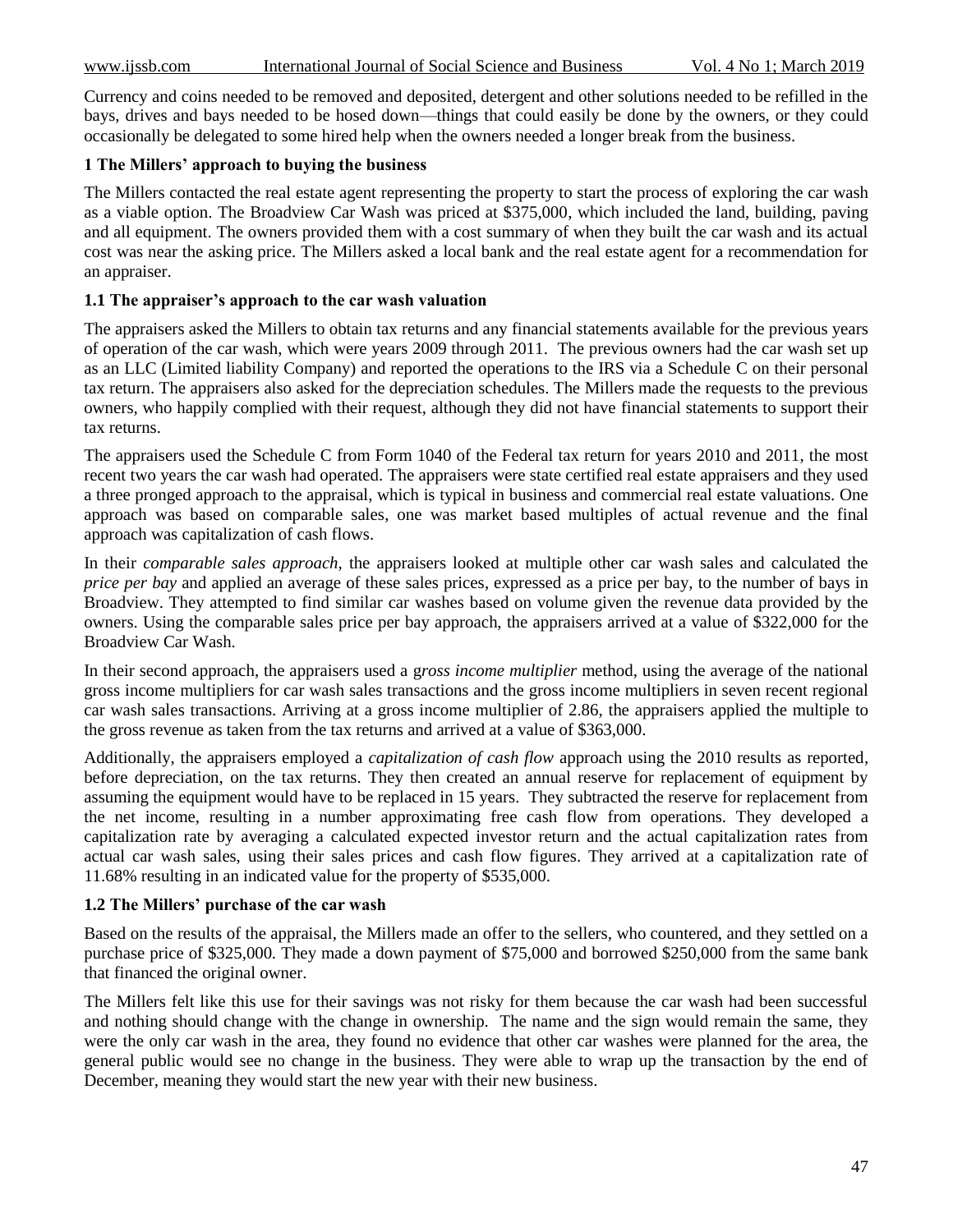#### **2 The Millers' operating experience**

The previous owners showed them around the property and demonstrated the work they do on a daily and weekly basis. They explained that people either put cash in the machines in the washing bays, or they swiped their credit card. One other source of income was a short list of fleet accounts that were billed each month. The fleet accounts' employees punched in a code on the keypads on the machines in the bays and then the owners billed the companies at the end of each month and the companies mailed checks to the owners. There were about a dozen companies on their fleet accounts list. Each time a customer enters the washing bays, they decide how long they want the car wash to last, making the car washes range from \$3.00 minimum to about \$8.00.

Three months into the Millers' tenure as car wash owners, they were very concerned about the revenue generated by the car wash. The expenses were running very true to what had been reported by the previous owners. However, the monthly revenue wasn't even close to what the monthly revenue had to be to match the annual amounts as reported on the tax returns provided by the previous owners. The Millers met with an attorney to discuss the possibility that they might have been misled someway by the previous owners. The attorney looked at their revenue and the annual revenue reported in the previous years. She was also very concerned, but advised the Millers to give it three more months to make sure there was not a seasonal component to the business, meaning the revenue could have picked up significantly in warmer weather. The Millers acknowledged that January, February and March could be the slowest months of the year, but emphasized to the attorney that the previous owners said that the revenue had very little fluctuation throughout the year. They did not believe that the remaining months of the year would bring the annual revenue up to anything even close to the revenue reported on the tax returns by the previous owners.

The Millers returned to the attorney's office to discuss their options and develop a strategy to determine if they were misled. The attorney explained that if the revenue was exaggerated by the previous owners, it was fraud. They needed to sue the previous owners to recover the difference between what the Millers paid for the car wash and what they should have paid for the business, given the actual revenue. The attorney explained that they must file a lawsuit and subpoena the bank account records so they could obtain the detail needed to figure out the true revenue. At that point, the attorney recommended utilizing a forensic accountant to ferret out the real revenue generated by the car wash.

#### **2.1 The Forensic Accounting findings**

The forensic accounting plan included an economic outlook review to determine that the appraisers and the Millers had been correct in their assumption that the car wash revenues would continue at similar levels as when operated by the sellers. The car wash industry outlook indicated that 2012 had growth in wash counts of 17% with average ticket growth of 2.6% (International 2013). Gross domestic product was up across 2012 both nationally and regionally (Real 2014). A well-known discount chain built a store next to the car wash after the Millers purchased the car wash, which they believed added to the traffic counts in the area. The Millers experienced very similar expense levels as the sellers had reported, except that they purposely increased spending on advertising and marketing.

Forensic accounting begins with developing an expectation of what a financial situation should look like. The economic outlook for the region and the car wash industry indicated that the Millers should have experienced similar revenues as was previously reported by the sellers.

The subpoena of the bank records for the car wash for years 2009 through 2011 allowed the forensic accountant (FA) the ability to gather evidence to support or refute the revenue numbers reported by the sellers across that time frame. Before looking at the deposits in the bank statements, the FA developed a profile of what the deposits were expected to look like:

--there should have been deposits of cash for nearly every banking day,

--there should have been many small credit cards charges for each time a bay was used. The expectation of the individual amounts fell between \$3.00 and \$8.00, depending on the length and features of the wash,

--and, lastly, there should have been a dozen or so checks deposited each month from the fleet accounts.

The invoices were reviewed and it appeared that most monthly or quarterly billings sent to the fleet accounts fell between \$50 and \$100.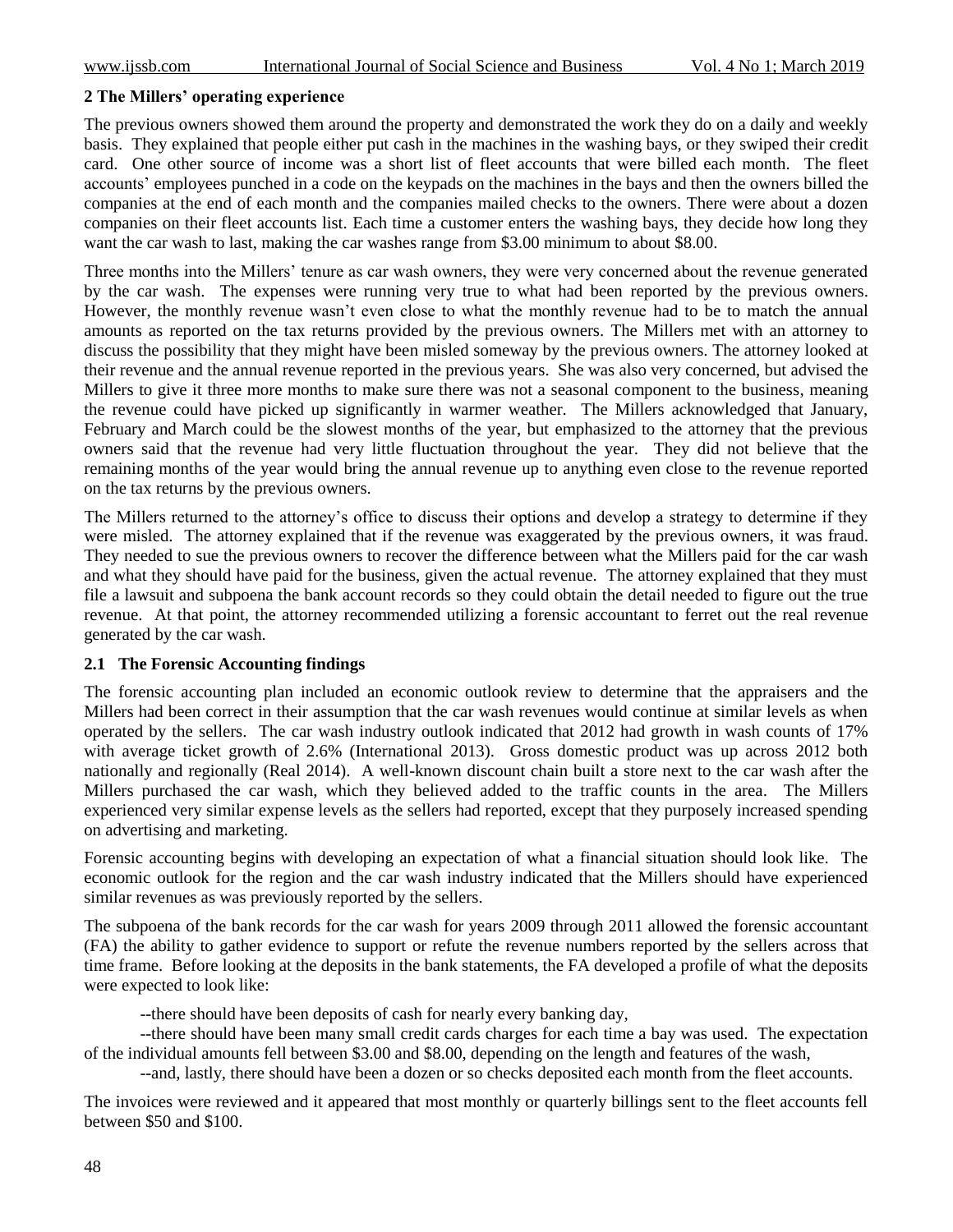Upon examination of the bank statements, it became quickly evident that there were many deposits made to the car wash checking account that were unrelated to the car wash operations. With assistance from the bank, deposit slips were retrieved and it was determined that checks related to oil and gas royalties, construction work performed by another entity owned by the sellers and transfers between accounts were included in the car wash checking account deposits.

Additionally, the total deposits to the car wash checking account did not support the gross revenue reported on the Schedule Cs for years 2009 through 2011. It was not clear how the gross revenues reported on the Schedule Cs were calculated as there was no additional income found on any spreadsheets or other records obtained from the sellers.

Table 1 demonstrates the findings of the FA in a year by year analysis, which resulted in an estimated overstatement of gross revenue for the car wash of \$219,649 by the sellers. For comparison purposes, Table 1 shows the gross revenue experienced by the Millers in 2012, which is similar to the previous years, after adjusting out the unrelated income. The level of misreporting by the Sellers went beyond error, as the gross revenue reported on the Schedule Cs was significantly higher than total cash receipts supported by the bank statements.

#### **2.2 Recasting the valuations**

The FA was asked to use the estimated gross revenue calculated by examining the deposit detail to recast the gross income multiplier and cash flow based valuations as previously performed by the appraisers. In other words, if the Millers and the appraisers were originally supplied with accurate operating data for Broadview Car Wash, what should they have been willing to pay?

Table 2 demonstrates how the appraisers would have valued the car wash if they had the correct revenues to use in their Gross Income Multiplier methodology. With corrected information, they would have arrived at a value of \$141,228 with the 2010 data as they originally used. Application of the same methodology to the 2011 data resulted in a value of \$127,104.

Table 3 reports the results the FA found when trying to apply the capitalization of cash flow methodology as done by the original Appraisers. The capitalization of cash flows used by the Appraisers took the net income as shown on the tax return, reduced it by a reserve for replacement of equipment, converting it to cash flow, and capitalized it using 11.68% as the capitalization rate. As a part of the process of finding the correct cash flow, the FA also had to remove some disbursements that were made from the checking account that were not related to car wash operations. Using the appraisers' methodology with the revised gross revenue amounts and revised expense amounts, resulted in small operating incomes. Including the original reserve for replacement used by the appraisers indicated a negative cash flow. When a business operates at breakeven or loss, the value of the business is only the net assets, so to speak. Parsing out fair market values of all the asset categories would have been a completely different engagement for the appraisers. As shown in Table 3 for 2010, the car wash had very low operating income, \$8,101, and negative cash flow when considering the replacement reserve. The same adjustments to the 2011 detail data were made, also resulting in a negative cash flow. The capitalization of cash flow methodology would not have worked for the appraisers as planned.

#### **3 Lessons learned**

#### **3.1 Due diligence**

As discussed earlier, the due diligence process in acquisitions of large companies is expected to be thorough and expensive. In the small business acquisition, buyers and appraisers often start with tax returns. These tax returns should be able to be reconciled with internal financial statements, if available. Logic would dictate that the tax return would present the most conservative view of a company—revenues would be deferred when possible, expenses would be accelerated.

One of the lessons to be learned from this case study is that business owners can be careless with their recordkeeping. That carelessness could come from an attitude of "income and expenses need to be included in the tax return somewhere", resulting in Schedule Cs and partnership and corporate tax returns that may not be reflective of the particular entities' operations. That carelessness becomes fraudulent when business owners supply a Schedule C to prospective buyers and allow them to believe it isolates the target acquisition's performance.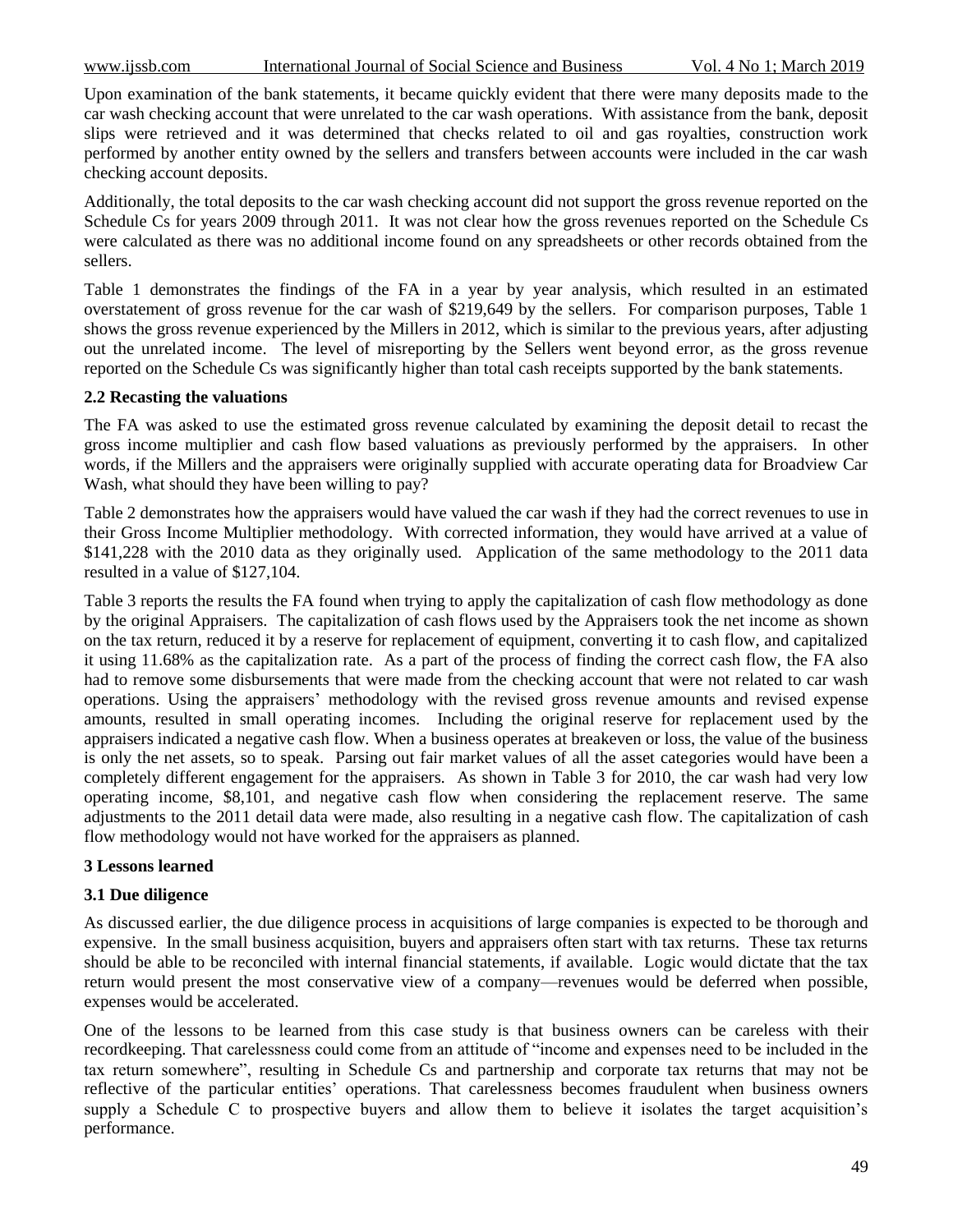www.ijssb.com International Journal of Social Science and Business Vol. 4 No 1; March 2019

Prescriptively, multiple steps could have been taken to prevent the situation presented in this case study. Thinking like a forensic accountant, the Millers could have asked for detailed sales journals to support the gross revenue. If the record keeping was not thorough and the necessary detail not available, then the Millers could have requested the bank statements. Upon detailed review of the bank statement, the Millers would have found the gross revenue discrepancy.

Some simple estimates could have been done to evaluate the reasonableness of the gross revenue reported. It was determined that car washes ranged from \$3 to \$8, the simple average would be \$5.50. In 2010, gross revenues were reported to be \$126,847. Estimated car washes to generate \$126,847 would be \$126,847 / \$5.50 = 23,063 in 2010. Which would be  $23,063 / 365$  = more than 63 car washes per day. Is that reasonable? Diligent buyers could stake out and observe the number of cars that patronize the car wash each day over multiple days to find out.

#### **3.2 Conclusions**

The case study of the acquisition of Broadview Car Wash is a cautionary tale about what happened when assumptions were made that tax returns portrayed an accurate picture of the operations of the car wash. As the case study outlines, extra time and expense in the due diligence phase of the acquisition process could have prevented the Millers from acquiring a business under false pretenses. This case study informs academia and practice—what we teach our students and how we conduct due diligence and small business valuations.

## **4 Epilogue**

The Millers proceeded to sue the Sellers to be made whole by having the entire purchase price returned to them, which included actual damages of about \$200,000, given that the calculation of the Gross Income Multiple method of valuation using the appraisers' methodology and the revised gross revenue number resulted in a value of \$127,104 and they paid \$325,000 for the car wash. Ironically, the Millers sold the car wash in 2014 for \$125,000 and continue to try to settle their lawsuit with the Sellers.

#### **References**

Bureau of Economic Analysis, Real Gross Domestic Product, Quantity Indexes, May 29, 2014 International Carwash Association, Annual car wash industry report, February 19, 2013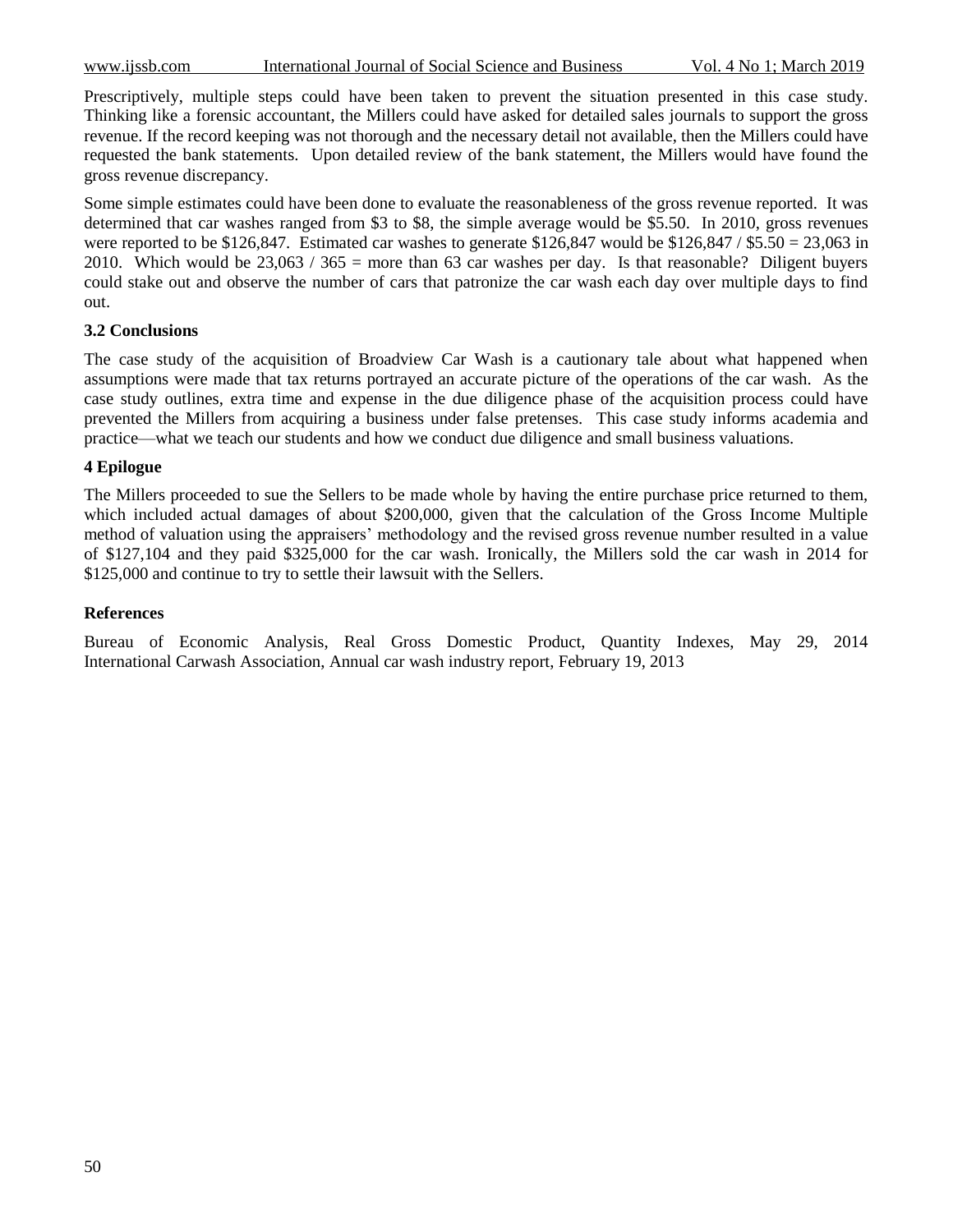Table 1

Forensic Accounting analysis of cash receipts for Broadview Car Wash

|                                       | a           | b              | $\mathbf{c}$ | d           | e<br>Total<br>checking | f<br>Total  | g<br>Income<br>reported on |
|---------------------------------------|-------------|----------------|--------------|-------------|------------------------|-------------|----------------------------|
|                                       |             | Cash and fleet | Total of Car | Add         | account                | revenue     | Sched C of                 |
|                                       | Credit Card | check          | Wash income  | unrelated   | deposits               | reported on | unknown                    |
| Year and owner                        | Receipts*   | $deposits*$    | $(a+b)$      | $deposits*$ | $(c-d)^*$              | Schedule C  | source (f-e)               |
| 2009 (owned by Sellers)               | 6,064       | 34,326         | 40,390       | 31,024      | 71,414                 | 118,092     | 46,678                     |
| 2010 (owned by Sellers)               | 6,073       | 43,307         | 49,380       | 24,161      | 73,541                 | 126,847     | 53,306                     |
|                                       |             |                |              |             |                        |             |                            |
| 2011 (owned by Sellers)               | 7,630       | 36,812         | 44,442       | 32,661      | 77,103                 | 108,922     | 31,819                     |
| Totals                                | 19,767      | 114,445        | 134,212      | 87,846      | 222,058                | 353,861     | 131,803                    |
| Overstatement of gross revenues (g-d) |             |                | 219,649      |             |                        |             |                            |
| For comparison:                       |             |                |              |             |                        |             |                            |
| 2012 (owned by Millers)               | 10,078      | 34,015         | 44,093       |             |                        |             |                            |

\*amounts pulled from Broadview Car Wash checking account statements from the bank